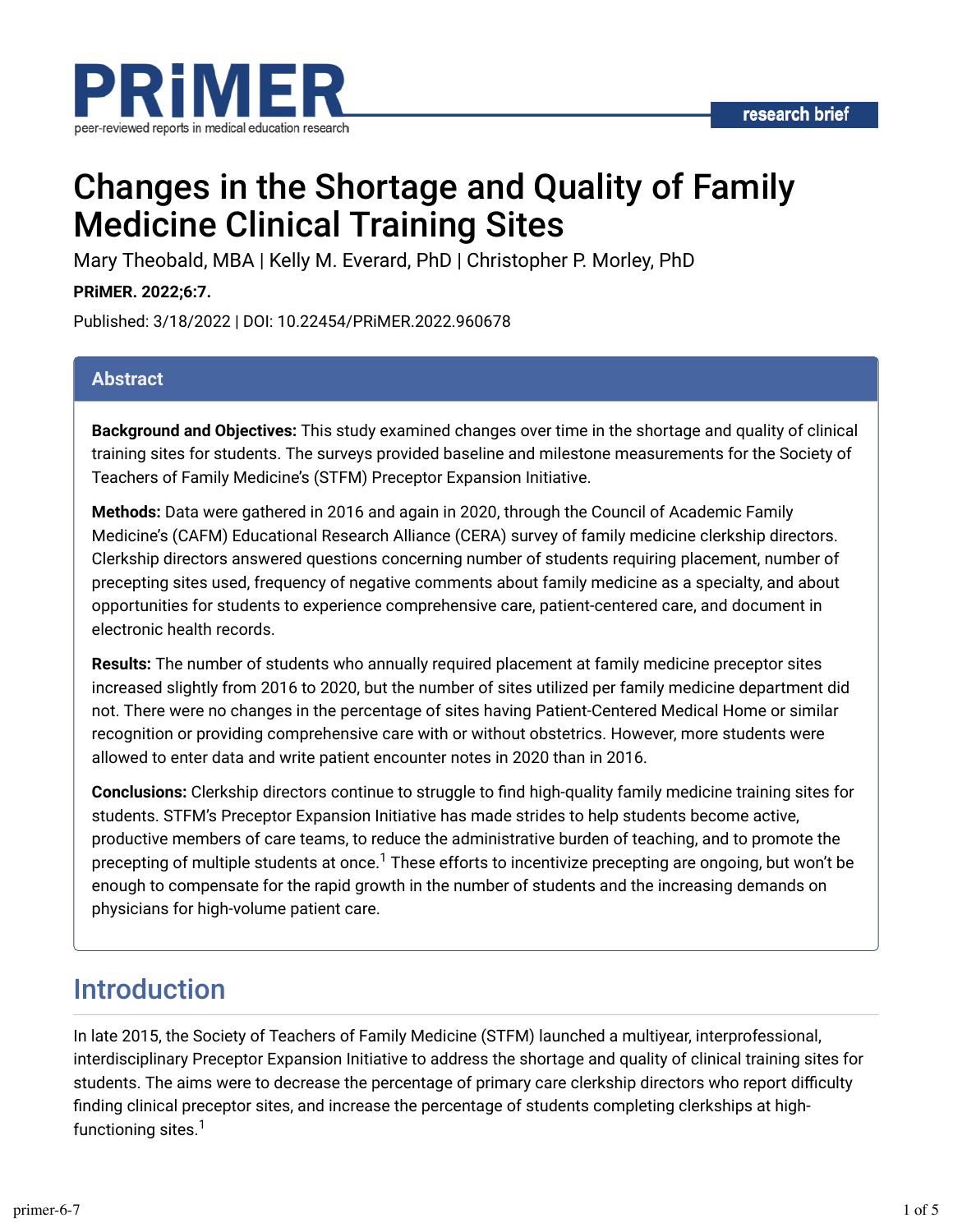Over the past several years, the Preceptor Expansion Initiative has celebrated many successes, including a Centers for Medicare and Medicaid Services (CMS) change to student documentation requirements, an American Board of Family Medicine Precepting Performance Improvement Program, and resources for standardized onboarding of students and preceptors. $^2$  However the challenge to place students in clinical sites remains. 3

This study examined changes in the shortage and quality of family medicine clinical training sites for students from 2016 to 2020. The surveys provided baseline and milestone measurements for STFM's Preceptor Expansion Initiative.

## **Methods**

Data were gathered in 2016 and again in 2020, through the Council of Academic Family Medicine's (CAFM) Educational Research Alliance (CERA) survey of family medicine clerkship directors.<sup>4</sup> Clerkship directors answered demographic questions, questions about the level of difficulty finding preceptor sites, and questions related to the quality of the precepting experience: how often students heard criticism of family medicine as a specialty during their clerkships, whether students were rotating at sites providing comprehensive care, and whether students had the opportunity to document patient visits in electronic health records (EHR). We hypothesized that it would be just as difficult to find precepting sites in 2020 as it was in 2016, more students would be writing patient notes in EHRs, there would be fewer criticisms of family medicine as a specialty, and there would be fewer sites offering comprehensive care.

The baseline survey was emailed to 125 US and 16 Canadian family medicine clerkship directors on August 9, 2016. The survey closed on October 9, 2016. The overall response rate was 86%. $^{\rm 1}$ 

The 2020 survey was emailed to 147 US and 16 Canadian family medicine clerkship directors on June 1, 2020 and closed on June 25, 2020. The overall response rate was 64%. Clerkship directors were asked to answer the questions based on the clerkship's curriculum prior to the COVID-19 pandemic.

The American Academy of Family Physicians' Institutional Review Board approved both studies.

## **Results**

For the 2020 survey, "most clerkship directors were female (60%), White (79%), and averaged 31% protected time as clerkship director. Clerkships were primarily block only and were either 4 (41%) or 6 (34%) weeks long."<sup>5</sup> Demographic data were similar to the 2016 survey. 1

Independent samples *t* tests showed the average number of students that clerkship directors needed to place annually at family medicine preceptor sites increased from 2016 to 2020, but the increase was not statistically significant (133 vs 149, P=.141). In other words, class sizes remained fairly consistent at the surveyed schools. The number of sites utilized per family medicine department did not change from 2016 to 2020 (44.4 vs 42.8, *P*=.819). Mann-Whitney U tests showed no difference in the reported level of difficulty finding placements for students (P=.715, Figure 1). Clerkship directors continued to have difficulty finding sites for their students.

Table 1 shows changes in students' clinical experiences from 2016 to 2020 in family medicine clerkships. The only statistically significant changes were in the percentage of precepting sites that allow students to use the EHR. More students were allowed to enter data (64.8% vs 74.7%, *P*=.019) and write patient encounter notes in the EHR (57.1% vs 71.7%, *P*=.001) in 2020 than in 2016. Mann-Whitney U tests showed no change in the frequency of students hearing negative comments about the specialty of family medicine (*P*=.619, Figure 2).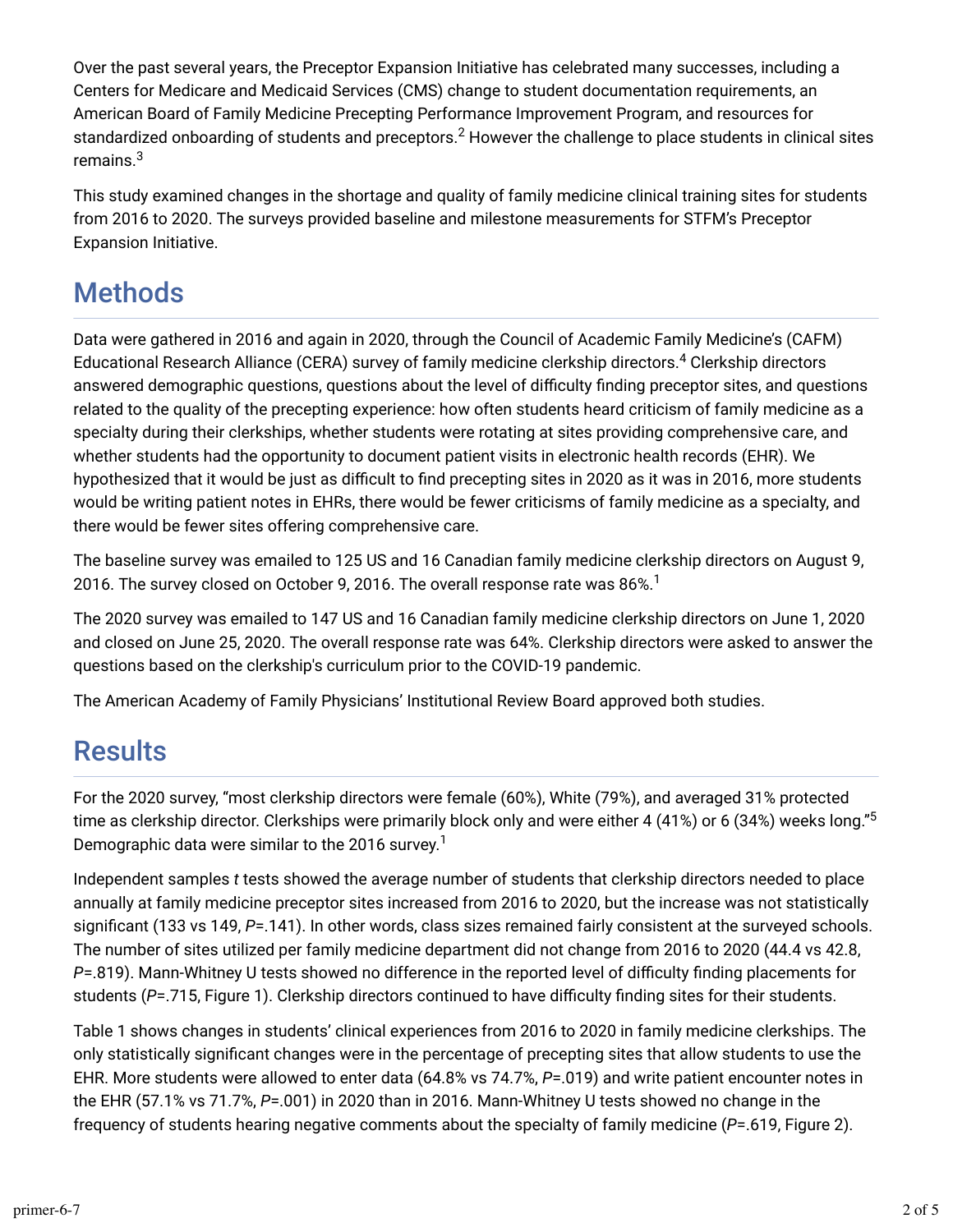## **Discussion**

Clerkship directors continue to have difficulty finding clinical sites for students. This is not surprising since US MD-granting school enrollment grew 33% between 2002-2003 and 2019-2020, $^3$  and the number of new DOs set a record in 2019, with nearly 7,000 new physicians graduating from osteopathic medical schools.<sup>7</sup> Unexpectedly, there was no statistical difference in the reported level of difficulty in finding placements for students from 2016 to 2020. This could be an indication that STFM's Preceptor Expansion Initiative is making an impact, although the reason this measurement has held steady (at a challenging level) is likely multifactorial. Deans at US MD-granting schools continue to express concern about the number of clinical training sites and the supply of qualified primary care preceptors. $^3$ 

There were no changes in clerkship directors' estimation of the percentage of precepting sites having Patient-Centered Medical Home or similar recognition or providing comprehensive care with or without obstetrics. However, more students were allowed to enter data and write patient encounter notes in 2020 than in 2016. This is likely a result of changes to CMS guidance for claims processing— that went into effect in February 2018—to allow the "teaching physician to verify in the medical record any student documentation of components of E/M services, rather than redocumenting the work."<sup>6</sup> Previous guidance prohibited teaching physicians from referring to student documentation of physical exam findings or decision-making. Representatives of STFM's Preceptor Expansion Initiative had requested this change, and CMS agreed that the previous language was burdensome.<sup>2,6</sup>

With the decline in the number of family physicians providing OB services $^8$  and pending changes to the Accreditation Council for Graduate Medical Education's family medicine program requirements around scope of practice modeling and training, $^9$  STFM may need to eliminate the provision of OB care in training sites as a quality metric for the Initiative.

Our study had several limitations. First, respondents for the 2020 survey were not necessarily the same clerkship directors who responded to the 2016 survey, due to turnover, the opening of new medical schools, and individual choices on whether or not to respond to the survey request. Also, clerkship directors received the 2020 survey in June and were asked to answer questions based on their experience prior to the COVID-19 pandemic, rather than their most recent experience. And, finally, for the survey questions about quality of clinical training sites, most clerkship directors indicated their responses were estimates, rather than based on actual data.

## **Conclusions**

Finding enough high-quality family medicine training sites remains a challenge, and there doesn't appear to be any national shift away from the current model of education, where medical schools and other health profession training schools compete for one-to-one clinical training opportunities with volunteer faculty. Nearly 70% of physicians are now employed by hospitals or corporations, $^\mathrm{10}$  which, for reasons related to both administrative policies and productivity requirements, may limit their ability to accept medical students.

STFM's Preceptor Expansion Initiative has helped students become active, productive members of care teams, to reduce the administrative burden of teaching, and to promote the precepting of multiple students at once.<sup>1</sup> These efforts to incentivize precepting are ongoing, but won't be enough to compensate for the rapid growth in the number of students and the increasing demands on physicians for high-volume patient care. At some point in the future, the US government, accrediting organizations, and medical associations will need to reenvision the clinical training of medical students.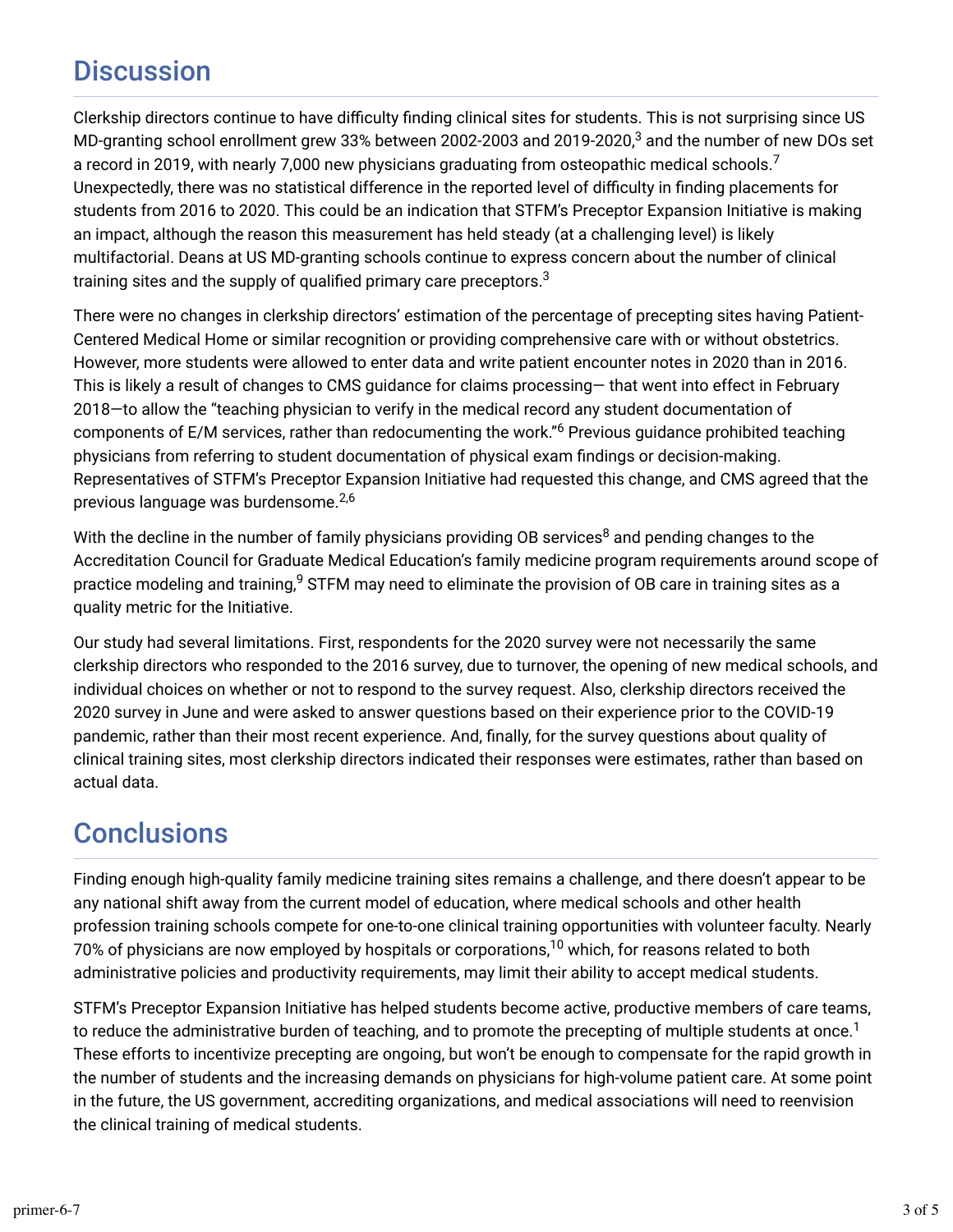

#### Figure 1: How Difficult Is It for You to Find Family Medicine Clerkship Sites for All of Your Students?

#### Table 1: Changes in Opportunities for Students in Family Medicine Clerkships

| What percentage of your students complete the family<br>medicine clerkship at preceptor sites that: | 2016<br>M(SD) | 2020<br>M(SD) | P<br><b>Value</b> |
|-----------------------------------------------------------------------------------------------------|---------------|---------------|-------------------|
| Have Patient-Centered Medical Home (PCMH) or similar practice transformation<br>recognition?        | 41.41% (33.1) | 50.02% (32.6) | .061              |
| Provide COMPREHENSIVEfsa ` care, including obstetrical care (OB)?                                   | 28.93% (31.0) | 25.47% (27.5) | .391              |
| Provide COMPREHENSIVE care, without obstetrical care (OB)?                                          | 66.12% (33.9) | 68.45% (30.6) | .604              |
| Allow students to access data in the electronic health record (EHR)?                                | 78.54% (27.2) | 85.39% (24.6) | .057              |
| Allow students to enter ANY kind of data in the EHR?                                                | 64.78% (31.2) | 74.71% (29.3) | .019              |
| Allow students to write patient encounter notes in the EHR?                                         | 57.11% (32.4) | 71.72% (30.3) | .001              |